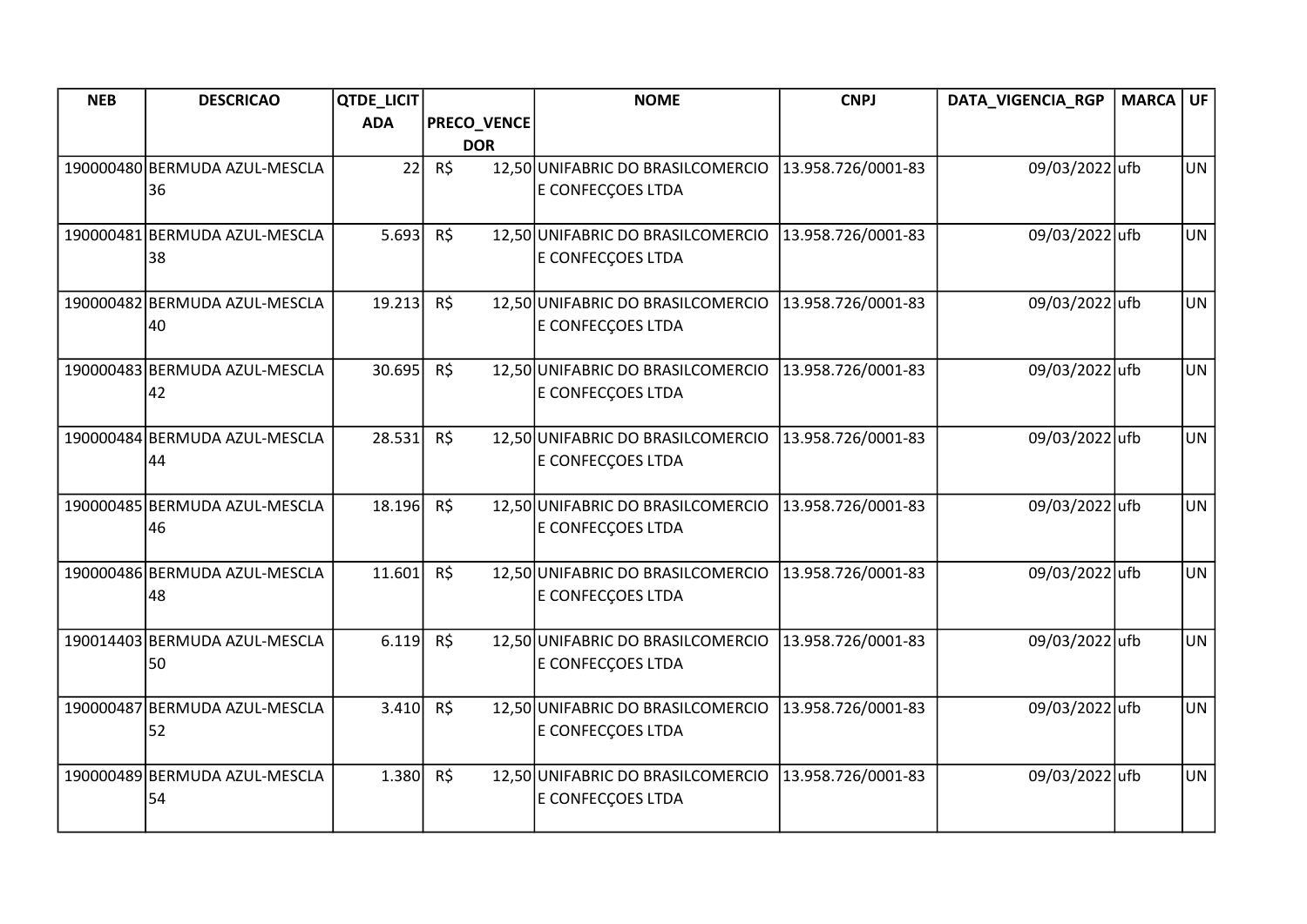| 190000490 BERMUDA AZUL-MESCLA  | 555    | R\$      | 12,50 UNIFABRIC DO BRASILCOMERCIO | 13.958.726/0001-83 | 09/03/2022 ufb    | UN             |
|--------------------------------|--------|----------|-----------------------------------|--------------------|-------------------|----------------|
| 56                             |        |          | E CONFECÇOES LTDA                 |                    |                   |                |
|                                |        |          |                                   |                    |                   |                |
| 190019906 BERMUDA CINZA 36     | 67     | R\$      | 16,90 UNISUL                      | 17.504.052/0001-06 | 09/03/2022 UNISUL | UN.            |
| 190019907 BERMUDA CINZA 38     | 7.520  | R\$      | 16,90 UNISUL                      | 17.504.052/0001-06 | 09/03/2022 UNISUL | UN.            |
| 190019908 BERMUDA CINZA 40     | 23.945 | R\$      | 16,90 UNISUL                      | 17.504.052/0001-06 | 09/03/2022 UNISUL | UN <sub></sub> |
| 190019909 BERMUDA CINZA 42     | 36.953 | R\$      | 16,90 UNISUL                      | 17.504.052/0001-06 | 09/03/2022 UNISUL | UN             |
| 190019910 BERMUDA CINZA 44     | 31.735 | R\$      | 16,90 UNISUL                      | 17.504.052/0001-06 | 09/03/2022 UNISUL | <b>UN</b>      |
| 190019911 BERMUDA CINZA 46     | 19.648 | R\$      | 16,90 UNISUL                      | 17.504.052/0001-06 | 09/03/2022 UNISUL | <b>JUN</b>     |
| 190019912 BERMUDA CINZA 48     | 12.349 | R\$      | 16,90 UNISUL                      | 17.504.052/0001-06 | 09/03/2022 UNISUL | UN             |
| 190019913 BERMUDA CINZA 50     | 6.705  | R\$      | 16,90 UNISUL                      | 17.504.052/0001-06 | 09/03/2022 UNISUL | UN.            |
| 190019914 BERMUDA CINZA 52     | 3.569  | R\$      | 16,90 UNISUL                      | 17.504.052/0001-06 | 09/03/2022 UNISUL | UN <sub></sub> |
| 190019915 BERMUDA CINZA 54     | 1.425  | R\$      | 16,90 UNISUL                      | 17.504.052/0001-06 | 09/03/2022 UNISUL | UN.            |
| 190019916 BERMUDA CINZA 56     | 578    | R\$      | 16,90 UNISUL                      | 17.504.052/0001-06 | 09/03/2022 UNISUL | UN.            |
| 190014968 BERMUDA FEM CINZA 36 | 165    | $R\zeta$ | 30,99 FERANT INDUSTRIA E COMERCIO | 28.268.019/0001-32 | 09/03/2022 FERANT | <b>JUN</b>     |
|                                |        |          | DE ROUPAS LTDA                    |                    |                   |                |
| 190014969 BERMUDA FEM CINZA 38 | 165    | R\$      | 30,99 FERANT INDUSTRIA E COMERCIO | 28.268.019/0001-32 | 09/03/2022 FERANT | UN             |
|                                |        |          | DE ROUPAS LTDA                    |                    |                   |                |
| 190014970 BERMUDA FEM CINZA 40 | 165    | $R\zeta$ | 30,99 FERANT INDUSTRIA E COMERCIO | 28.268.019/0001-32 | 09/03/2022 FERANT | U <sub>N</sub> |
|                                |        |          | <b>DE ROUPAS LTDA</b>             |                    |                   |                |
| 190014971 BERMUDA FEM CINZA 42 | 165    | $R\zeta$ | 30,99 FERANT INDUSTRIA E COMERCIO | 28.268.019/0001-32 | 09/03/2022 FERANT | UN             |
|                                |        |          | DE ROUPAS LTDA                    |                    |                   |                |
| 190014972 BERMUDA FEM CINZA 44 | 165    | R\$      | 30,99 FERANT INDUSTRIA E COMERCIO | 28.268.019/0001-32 | 09/03/2022 FERANT | UN             |
|                                |        |          | <b>DE ROUPAS LTDA</b>             |                    |                   |                |
| 190014973 BERMUDA FEM CINZA 46 | 165    | R\$      | 30,99 FERANT INDUSTRIA E COMERCIO | 28.268.019/0001-32 | 09/03/2022 FERANT | UN             |
|                                |        |          | <b>DE ROUPAS LTDA</b>             |                    |                   |                |
| 190014974 BERMUDA FEM CINZA 48 | 110    | R\$      | 30,99 FERANT INDUSTRIA E COMERCIO | 28.268.019/0001-32 | 09/03/2022 FERANT | UN             |
|                                |        |          | DE ROUPAS LTDA                    |                    |                   |                |
| 190014975 BERMUDA FEM CINZA 50 | 110    | R\$      | 30,99 FERANT INDUSTRIA E COMERCIO | 28.268.019/0001-32 | 09/03/2022 FERANT | UN             |
|                                |        |          | <b>DE ROUPAS LTDA</b>             |                    |                   |                |
| 190014976 BERMUDA FEM CINZA 52 | 33     | R\$      | 30,99 FERANT INDUSTRIA E COMERCIO | 28.268.019/0001-32 | 09/03/2022 FERANT | UN             |
|                                |        |          | DE ROUPAS LTDA                    |                    |                   |                |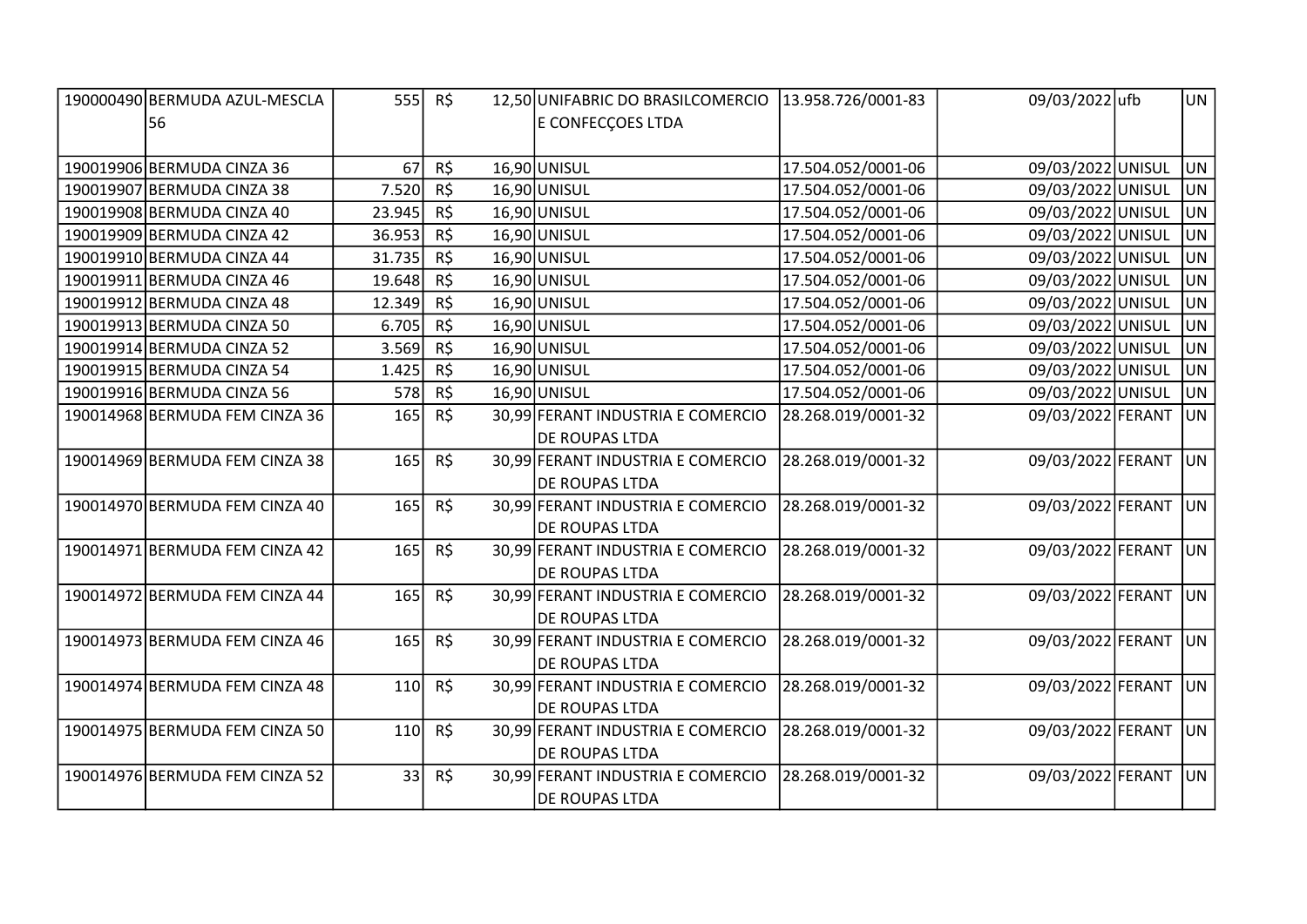| 190052280 BERMUDA FEM CINZA 54                   | 22     | R\$      | 30,99 FERANT INDUSTRIA E COMERCIO<br>DE ROUPAS LTDA    | 28.268.019/0001-32 | 09/03/2022 FERANT | U <sub>N</sub> |
|--------------------------------------------------|--------|----------|--------------------------------------------------------|--------------------|-------------------|----------------|
| 190054191 BERMUDA FEM CINZA 56                   | 22     | R\$      | 30,99 FERANT INDUSTRIA E COMERCIO<br>DE ROUPAS LTDA    | 28.268.019/0001-32 | 09/03/2022 FERANT | U <sub>N</sub> |
| 190014402 BLUSÃO AZUL DE FRIO PP                 | 1.496  | R\$      | 59,50 UNISUL                                           | 17.504.052/0001-06 | 09/03/2022 UNISUL | lun            |
| 190014401 BLUSÃO AZUL DE FRIO P                  | 11.216 | R\$      | 59,50 UNISUL                                           | 17.504.052/0001-06 | 09/03/2022 UNISUL | UN.            |
| 190014400 BLUSÃO AZUL DE FRIO M                  | 16.798 | R\$      | 59,50 UNISUL                                           | 17.504.052/0001-06 | 09/03/2022 UNISUL | UN.            |
| 190014398 BLUSÃO AZUL DE FRIO G                  | 13.277 | $R\zeta$ | 59,50 UNISUL                                           | 17.504.052/0001-06 | 09/03/2022 UNISUL | <b>UN</b>      |
| 190014399 BLUSÃO AZUL DE FRIO GG                 | 6.897  | $R\zeta$ | 59,50 UNISUL                                           | 17.504.052/0001-06 | 09/03/2022 UNISUL | UN.            |
| 190017250 CALCA FEM AZUL-<br>FERRETE (PANAMÁ) 36 | 264    | R\$      | 20,00 UNIFABRIC DO BRASILCOMERCIO<br>E CONFECÇOES LTDA | 13.958.726/0001-83 | 09/03/2022 ufb    | <b>UN</b>      |
| 190017366 CALCA FEM AZUL-<br>FERRETE (PANAMÁ) 38 | 959    | R\$      | 20,00 UNIFABRIC DO BRASILCOMERCIO<br>E CONFECÇOES LTDA | 13.958.726/0001-83 | 09/03/2022 ufb    | <b>UN</b>      |
| 190017367 CALCA FEM AZUL-<br>FERRETE (PANAMÁ) 40 | 1.388  | R\$      | 20,00 UNIFABRIC DO BRASILCOMERCIO<br>E CONFECÇOES LTDA | 13.958.726/0001-83 | 09/03/2022 ufb    | UN             |
| 190017368 CALCA FEM AZUL-<br>FERRETE (PANAMÁ) 42 | 1.929  | R\$      | 20,00 UNIFABRIC DO BRASILCOMERCIO<br>E CONFECÇOES LTDA | 13.958.726/0001-83 | 09/03/2022 ufb    | <b>UN</b>      |
| 190017413 CALCA FEM AZUL-<br>FERRETE (PANAMÁ) 44 | 2.503  | R\$      | 20,00 UNIFABRIC DO BRASILCOMERCIO<br>E CONFECÇOES LTDA | 13.958.726/0001-83 | 09/03/2022 ufb    | <b>UN</b>      |
| 190017414 CALCA FEM AZUL-<br>FERRETE (PANAMÁ) 46 | 2.185  | R\$      | 20,00 UNIFABRIC DO BRASILCOMERCIO<br>E CONFECÇOES LTDA | 13.958.726/0001-83 | 09/03/2022 ufb    | <b>UN</b>      |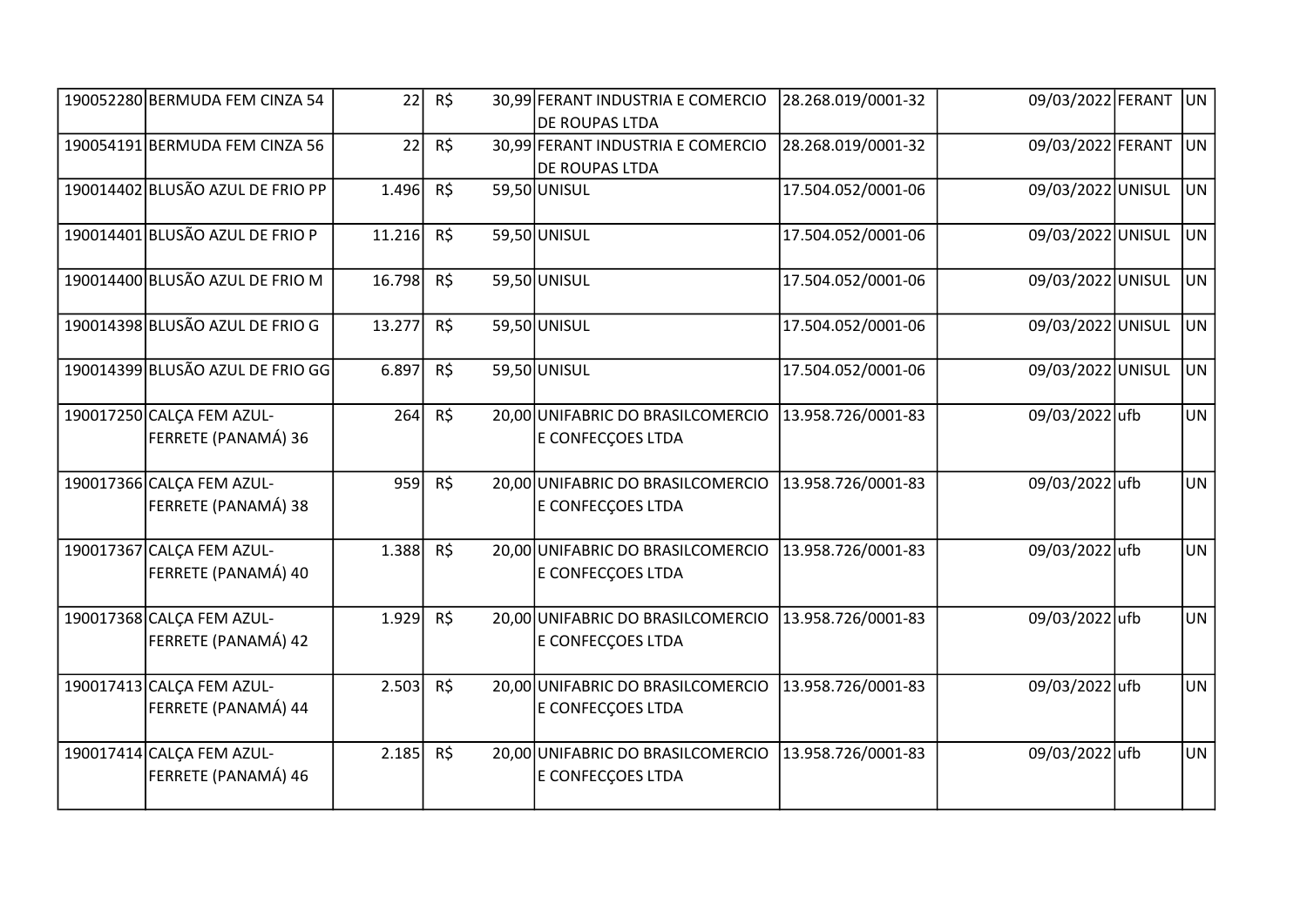| 190017415 CALCA FEM AZUL-   | 1.321 | R\$ | 20,00 UNIFABRIC DO BRASILCOMERCIO | 13.958.726/0001-83 | 09/03/2022 ufb    | <b>UN</b> |
|-----------------------------|-------|-----|-----------------------------------|--------------------|-------------------|-----------|
| FERRETE (PANAMÁ) 48         |       |     | E CONFECÇOES LTDA                 |                    |                   |           |
| 190017416 CALCA FEM AZUL-   | 1.080 | R\$ | 20,00 UNIFABRIC DO BRASILCOMERCIO | 13.958.726/0001-83 | 09/03/2022 ufb    | <b>UN</b> |
| FERRETE (PANAMÁ) 50         |       |     | E CONFECÇOES LTDA                 |                    |                   |           |
| 190017417 CALCA FEM AZUL-   | 640   | R\$ | 20,00 UNIFABRIC DO BRASILCOMERCIO | 13.958.726/0001-83 | 09/03/2022 ufb    | <b>UN</b> |
| FERRETE (PANAMÁ) 52         |       |     | E CONFECÇOES LTDA                 |                    |                   |           |
| 190017418 CALCA FEM AZUL-   | 440   | R\$ | 20,00 UNIFABRIC DO BRASILCOMERCIO | 13.958.726/0001-83 | 09/03/2022 ufb    | <b>UN</b> |
| FERRETE (PANAMÁ) 54         |       |     | E CONFECÇOES LTDA                 |                    |                   |           |
| 190072661 CALCA FEM AZUL-   | 156   | R\$ | 20,00 UNIFABRIC DO BRASILCOMERCIO | 13.958.726/0001-83 | 09/03/2022 ufb    | <b>UN</b> |
| FERRETE (PANAMÁ) 56         |       |     | E CONFECÇOES LTDA                 |                    |                   |           |
| 190012432 CALCA FEM BEGE 36 | 121   | R\$ | 25,50 UNISUL                      | 17.504.052/0001-06 | 09/03/2022 UNISUL | UN.       |
| (100%POL) CFN/EFOMM         |       |     |                                   |                    |                   |           |
| 190012469 CALCA FEM BEGE 38 | 924   | R\$ | $25,50$ UNISUL                    | 17.504.052/0001-06 | 09/03/2022 UNISUL | UN.       |
| (100%POL) CFN/EFOMM         |       |     |                                   |                    |                   |           |
| 190012478 CALCA FEM BEGE 40 | 1.144 | R\$ | 25,50 UNISUL                      | 17.504.052/0001-06 | 09/03/2022 UNISUL | UN.       |
| (100%POL) CFN/EFOMM         |       |     |                                   |                    |                   |           |
| 190012470 CALCA FEM BEGE 42 | 1.012 | R\$ | $25,50$ UNISUL                    | 17.504.052/0001-06 | 09/03/2022 UNISUL | UN.       |
| (100%POL) CFN/EFOMM         |       |     |                                   |                    |                   |           |
| 190012471 CALCA FEM BEGE 44 | 352   | R\$ | 25,50 UNISUL                      | 17.504.052/0001-06 | 09/03/2022 UNISUL | UN.       |
| (100%POL) CFN/EFOMM         |       |     |                                   |                    |                   |           |
| 190012472 CALCA FEM BEGE 46 | 616   | R\$ | $25,50$ UNISUL                    | 17.504.052/0001-06 | 09/03/2022 UNISUL | UN.       |
| (100%POL) CFN/EFOMM         |       |     |                                   |                    |                   |           |
|                             |       |     |                                   |                    |                   |           |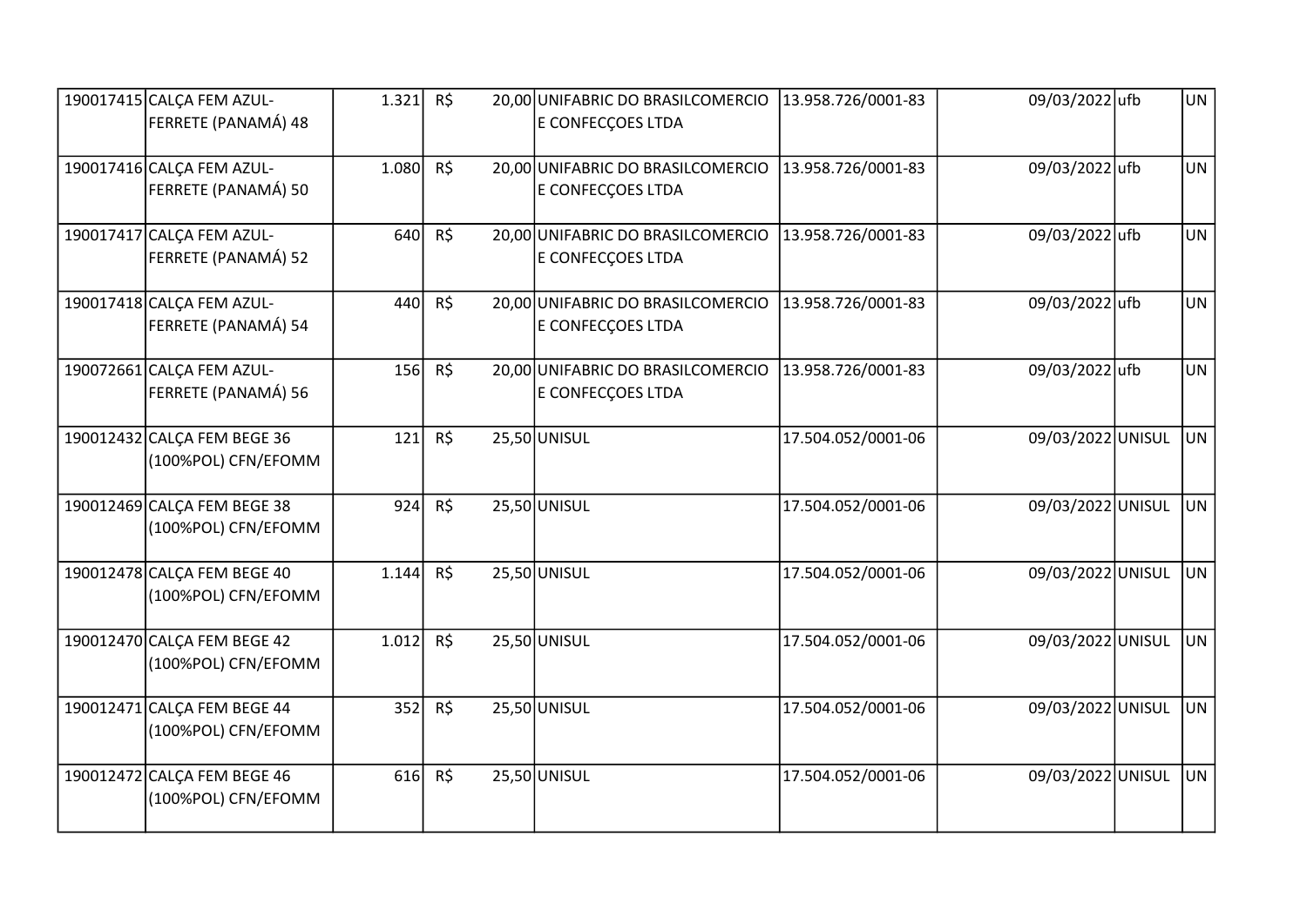| 190012473 CALCA FEM BEGE 48<br>(100%POL) CFN/EFOMM       | 440     | R\$      | 25,50 UNISUL                                        | 17.504.052/0001-06 | 09/03/2022 UNISUL | UN.       |
|----------------------------------------------------------|---------|----------|-----------------------------------------------------|--------------------|-------------------|-----------|
| 190012474 CALCA FEM BEGE 50<br>(100%POL) CFN/EFOMM       | 224     | R\$      | $25,50$ UNISUL                                      | 17.504.052/0001-06 | 09/03/2022 UNISUL | <b>UN</b> |
| 190012475 CALCA FEM BEGE 52<br>(100%POL) CFN/EFOMM       | 44      | R\$      | 25,50 UNISUL                                        | 17.504.052/0001-06 | 09/03/2022 UNISUL | <b>UN</b> |
| 190012476 CALCA FEM BEGE 54<br>(100%POL) CFN/EFOMM       | 44      | R\$      | $25,50$ UNISUL                                      | 17.504.052/0001-06 | 09/03/2022 UNISUL | <b>UN</b> |
| 190012477 CALCA FEM BEGE 56<br>(100%POL) CFN/EFOMM       | 22      | R\$      | 25,50 UNISUL                                        | 17.504.052/0001-06 | 09/03/2022 UNISUL | <b>UN</b> |
| 190012311 CAMISA CINZA M/M<br>(BOLSO RETO) 1             | 26.675  | R\$      | 13,80 UNISUL                                        | 17.504.052/0001-06 | 09/03/2022 UNISUL | <b>UN</b> |
| 190012312 CAMISA CINZA M/M<br>(BOLSO RETO) 2             | 158.763 | R\$      | 13,80 UNISUL                                        | 17.504.052/0001-06 | 09/03/2022 UNISUL | <b>UN</b> |
| 190012313 CAMISA CINZA M/M<br>(BOLSO RETO) 3             | 140.702 | R\$      | 13,80 UNISUL                                        | 17.504.052/0001-06 | 09/03/2022 UNISUL | <b>UN</b> |
| 190012314 CAMISA CINZA M/M<br>(BOLSO RETO) 4             | 52.959  | R\$      | 13,80 UNISUL                                        | 17.504.052/0001-06 | 09/03/2022 UNISUL | <b>UN</b> |
| 190012315 CAMISA CINZA M/M<br>(BOLSO RETO) 5             | 12.860  | R\$      | $13,80$ UNISUL                                      | 17.504.052/0001-06 | 09/03/2022 UNISUL | <b>UN</b> |
| 190012316 CAMISA CINZA M/M<br>(BOLSO RETO) 6             | 3.472   | $R\zeta$ | $13,80$ UNISUL                                      | 17.504.052/0001-06 | 09/03/2022 UNISUL | <b>UN</b> |
| 190012317 CAMISA CINZA M/M<br>(BOLSO RETO) 7             | 991     | R\$      | $13,80$ UNISUL                                      | 17.504.052/0001-06 | 09/03/2022 UNISUL | <b>UN</b> |
| 190015477 CASACO MEIO-CHEMISIER<br>AZUL-FERR (PANAMÁ) 34 | 44      | R\$      | 45,00 SFARZO INDUSTRIA E COMERCIO<br>CONFECCAO LTDA | 01.942.939/0001-38 | 09/03/2022 sfarzo | <b>UN</b> |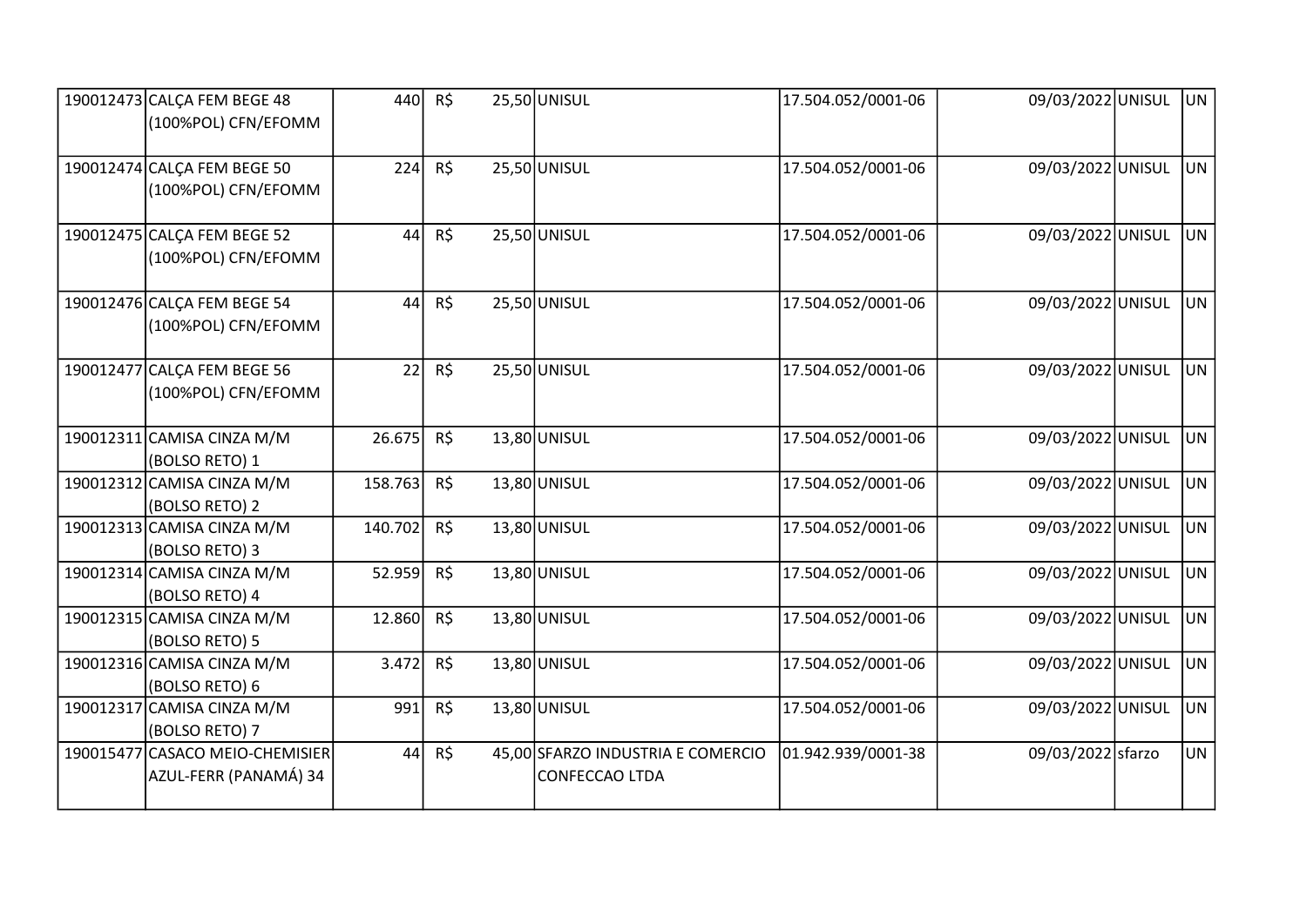| 190017463 CASACO MEIO-CHEMISIER<br>AZUL-FERR (PANAMÁ) 36 | 162   | R\$      | 45,00 SFARZO INDUSTRIA E COMERCIO<br>CONFECCAO LTDA        | 01.942.939/0001-38 | 09/03/2022 sfarzo | <b>UN</b> |
|----------------------------------------------------------|-------|----------|------------------------------------------------------------|--------------------|-------------------|-----------|
| 190018559 CASACO MEIO-CHEMISIER<br>AZUL-FERR (PANAMÁ) 38 | 1.936 | R\$      | 45,00 SFARZO INDUSTRIA E COMERCIO<br>CONFECCAO LTDA        | 01.942.939/0001-38 | 09/03/2022 sfarzo | UN        |
| 190018560 CASACO MEIO-CHEMISIER<br>AZUL-FERR (PANAMÁ) 40 | 2.116 | $R\zeta$ | 45,00 SFARZO INDUSTRIA E COMERCIO<br>CONFECCAO LTDA        | 01.942.939/0001-38 | 09/03/2022 sfarzo | <b>UN</b> |
| 190018561 CASACO MEIO CHEMISIER<br>AZUL-FERR (PANAMÁ) 42 | 3.932 | R\$      | 45,00 SFARZO INDUSTRIA E COMERCIO<br>CONFECCAO LTDA        | 01.942.939/0001-38 | 09/03/2022 sfarzo | <b>UN</b> |
| 190018563 CASACO MEIO-CHEMISIER<br>AZUL-FERR (PANAMÁ) 44 | 3.927 | R\$      | 45,00 SFARZO INDUSTRIA E COMERCIO<br>CONFECCAO LTDA        | 01.942.939/0001-38 | 09/03/2022 sfarzo | <b>UN</b> |
| 190018562 CASACO MEIO-CHEMISIER<br>AZUL-FERR (PANAMÁ) 46 | 3.146 | $R\zeta$ | 45,00 SFARZO INDUSTRIA E COMERCIO<br>CONFECCAO LTDA        | 01.942.939/0001-38 | 09/03/2022 sfarzo | <b>UN</b> |
| 190018564 CASACO MEIO-CHEMISIER<br>AZUL-FERR (PANAMÁ) 48 | 2.709 | R\$      | 45,00 SFARZO INDUSTRIA E COMERCIO<br>CONFECCAO LTDA        | 01.942.939/0001-38 | 09/03/2022 sfarzo | UN        |
| 190018565 CASACO MEIO-CHEMISIER<br>AZUL-FERR (PANAMÁ) 50 | 1.168 | R\$      | 45,00 SFARZO INDUSTRIA E COMERCIO<br>CONFECCAO LTDA        | 01.942.939/0001-38 | 09/03/2022 sfarzo | <b>UN</b> |
| 190017464 CASACO MEIO-CHEMISIER<br>AZUL-FERR (PANAMÁ) 52 | 1.442 | R\$      | 45,00 SFARZO INDUSTRIA E COMERCIO<br>CONFECCAO LTDA        | 01.942.939/0001-38 | 09/03/2022 sfarzo | <b>UN</b> |
| 190052279 CASACO MEIO-CHEMISIER<br>AZUL-FERR (PANAMÁ) 54 | 561   | $R\zeta$ | 45,00 SFARZO INDUSTRIA E COMERCIO<br>CONFECCAO LTDA        | 01.942.939/0001-38 | 09/03/2022 sfarzo | <b>UN</b> |
| 190052278 CASACO MEIO-CHEMISIER<br>AZUL-FERR (PANAMÁ) 56 | 232   | $R\zeta$ | 45,00 SFARZO INDUSTRIA E COMERCIO<br><b>CONFECCAO LTDA</b> | 01.942.939/0001-38 | 09/03/2022 sfarzo | <b>UN</b> |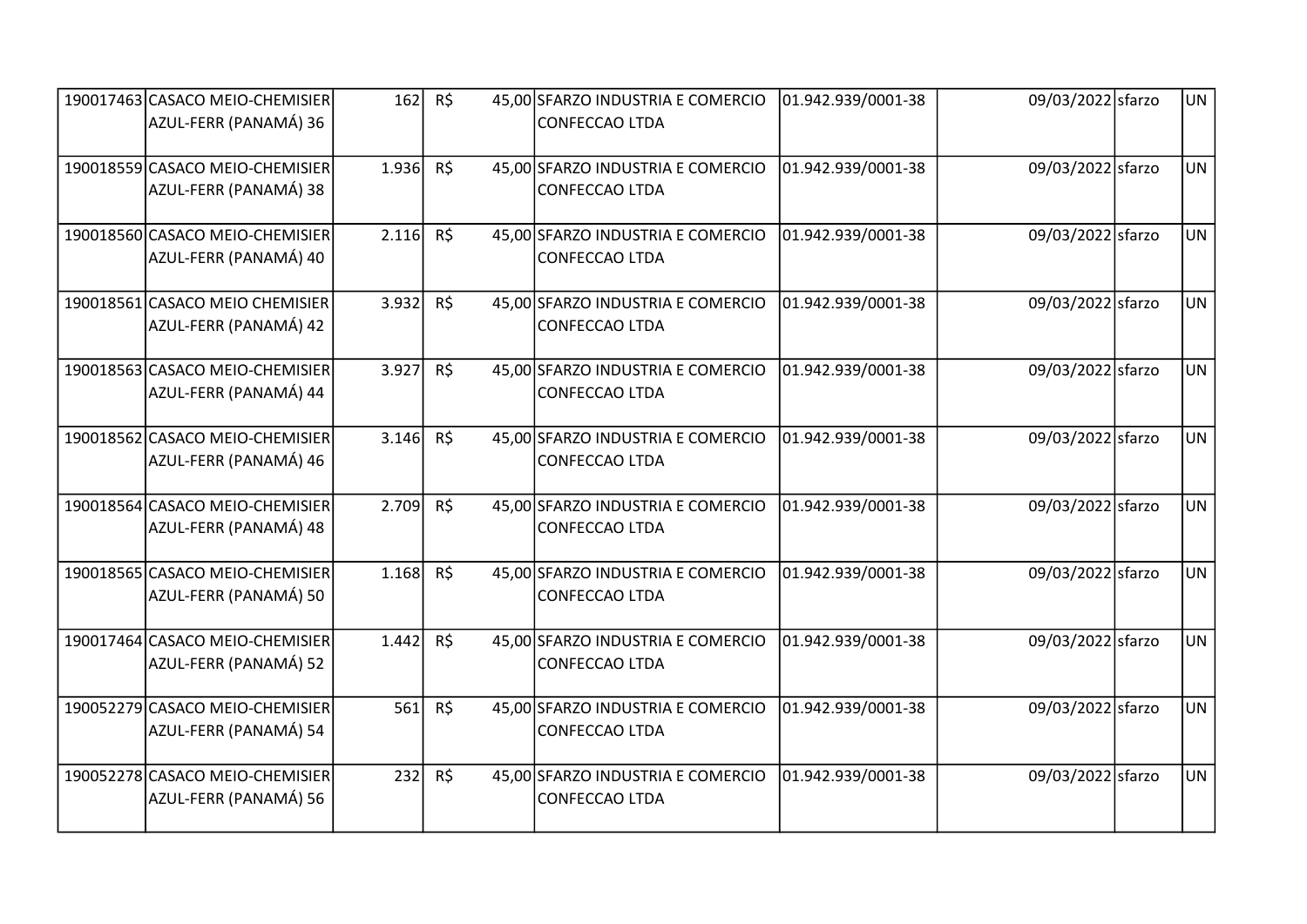| 190018580 DÓLMÃ GARANÇA MÉDIO<br>OF/SO 42 E CALÇA | 220   | R\$      | 99,99 ANA LUCIA DIAS | 24.017.650/0001-08 | 09/03/2022 ANA | <b>UN</b> |
|---------------------------------------------------|-------|----------|----------------------|--------------------|----------------|-----------|
| 190018581 DÓLMÃ GARANÇA MÉDIO<br>OF/SO 44 E CALÇA | 220   | $R\zeta$ | 99,99 ANA LUCIA DIAS | 24.017.650/0001-08 | 09/03/2022 ANA | <b>UN</b> |
| 190018582 DÓLMÃ GARANÇA MÉDIO<br>OF/SO 46 E CALÇA | 220   | R\$      | 99,99 ANA LUCIA DIAS | 24.017.650/0001-08 | 09/03/2022 ANA | <b>UN</b> |
| 190018583 DÓLMÃ GARANÇA MÉDIO<br>OF/SO 48 E CALCA | 1.100 | R\$      | 99,99 ANA LUCIA DIAS | 24.017.650/0001-08 | 09/03/2022 ANA | <b>UN</b> |
| 190018585 DÓLMÃ GARANÇA MÉDIO<br>OF/SO 50 E CALÇA | 1.100 | R\$      | 99,99 ANA LUCIA DIAS | 24.017.650/0001-08 | 09/03/2022 ANA | <b>UN</b> |
| 190018584 DÓLMÃ GARANÇA MÉDIO<br>OF/SO 52 E CALCA | 880   | $R\zeta$ | 99,99 ANA LUCIA DIAS | 24.017.650/0001-08 | 09/03/2022 ANA | <b>UN</b> |
| 190018586 DÓLMÃ GARANÇA MÉDIO<br>OF/SO 54 E CALÇA | 440   | R\$      | 99,99 ANA LUCIA DIAS | 24.017.650/0001-08 | 09/03/2022 ANA | <b>UN</b> |
| 190017149 DÓLMÃ GARANÇA MÉDIO<br>OF/SO 56 E CALÇA | 440   | R\$      | 99,99 ANA LUCIA DIAS | 24.017.650/0001-08 | 09/03/2022 ANA | UN        |
| 190018567 DÓLMÃ GARANÇA MÉDIO<br>OF/SO 58 E CALCA | 440   | R\$      | 99,99 ANA LUCIA DIAS | 24.017.650/0001-08 | 09/03/2022 ANA | <b>UN</b> |
| 190018568 DÓLMÃ GARANÇA MÉDIO<br>OF/SO 60 E CALÇA | 440   | $R\zeta$ | 99,99 ANA LUCIA DIAS | 24.017.650/0001-08 | 09/03/2022 ANA | <b>UN</b> |
| 190018569 DÓLMÃ GARANÇA MÉDIO<br>OF/SO 62 E CALCA | 165   | $R\zeta$ | 99,99 ANA LUCIA DIAS | 24.017.650/0001-08 | 09/03/2022 ANA | <b>UN</b> |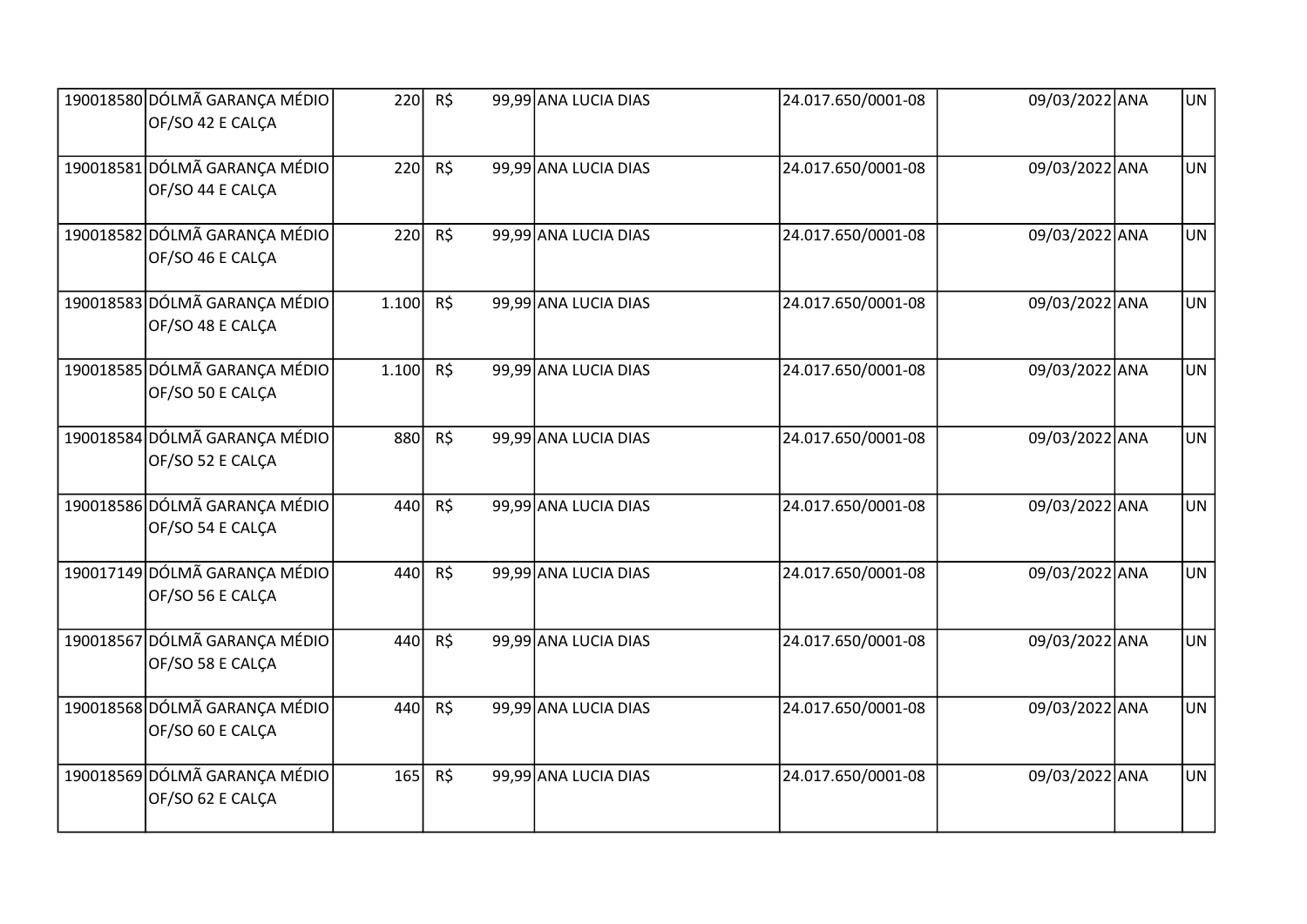| 190018558 DÓLMÃ GARANÇA MÉDIO<br>SG/CB/SD 42 E CALÇA | 165   | $R\zeta$ | 99,99 ANA LUCIA DIAS | 24.017.650/0001-08 | 09/03/2022 ANA | <b>UN</b> |
|------------------------------------------------------|-------|----------|----------------------|--------------------|----------------|-----------|
| 190018570 DÓLMÃ GARANÇA MÉDIO<br>SG/CB/SD 44 E CALCA | 880   | R\$      | 99,99 ANA LUCIA DIAS | 24.017.650/0001-08 | 09/03/2022 ANA | <b>UN</b> |
| 190018571 DÓLMÃ GARANÇA MÉDIO<br>SG/CB/SD 46 E CALCA | 330   | R\$      | 99,99 ANA LUCIA DIAS | 24.017.650/0001-08 | 09/03/2022 ANA | <b>UN</b> |
| 190018572 DÓLMÃ GARANÇA MÉDIO<br>SG/CB/SD 48 E CALCA | 550   | $R\zeta$ | 99,99 ANA LUCIA DIAS | 24.017.650/0001-08 | 09/03/2022 ANA | <b>UN</b> |
| 190018573 DÓLMÃ GARANÇA MÉDIO<br>SG/CB/SD 50 E CALCA | 1.650 | R\$      | 99,99 ANA LUCIA DIAS | 24.017.650/0001-08 | 09/03/2022 ANA | <b>UN</b> |
| 190018574 DÓLMÃ GARANÇA MÉDIO<br>SG/CB/SD 52 E CALCA | 880   | R\$      | 99,99 ANA LUCIA DIAS | 24.017.650/0001-08 | 09/03/2022 ANA | <b>UN</b> |
| 190018575 DÓLMÃ GARANÇA MÉDIO<br>SG/CB/SD 54 E CALCA | 880   | R\$      | 99,99 ANA LUCIA DIAS | 24.017.650/0001-08 | 09/03/2022 ANA | <b>UN</b> |
| 190018576 DÓLMÃ GARANÇA MÉDIO<br>SG/CB/SD 56 E CALÇA | 880   | R\$      | 99,99 ANA LUCIA DIAS | 24.017.650/0001-08 | 09/03/2022 ANA | <b>UN</b> |
| 190018577 DÓLMÃ GARANÇA MÉDIO<br>SG/CB/SD 58 E CALCA | 440   | $R\zeta$ | 99,99 ANA LUCIA DIAS | 24.017.650/0001-08 | 09/03/2022 ANA | <b>UN</b> |
| 190018578 DÓLMÃ GARANÇA MÉDIO<br>SG/CB/SD 60 E CALCA | 275   | $R\zeta$ | 99,99 ANA LUCIA DIAS | 24.017.650/0001-08 | 09/03/2022 ANA | <b>UN</b> |
| 190018579 DÓLMÃ GARANÇA MÉDIO<br>SG/CB/SD 62 E CALCA | 165   | $R\zeta$ | 99,99 ANA LUCIA DIAS | 24.017.650/0001-08 | 09/03/2022 ANA | <b>UN</b> |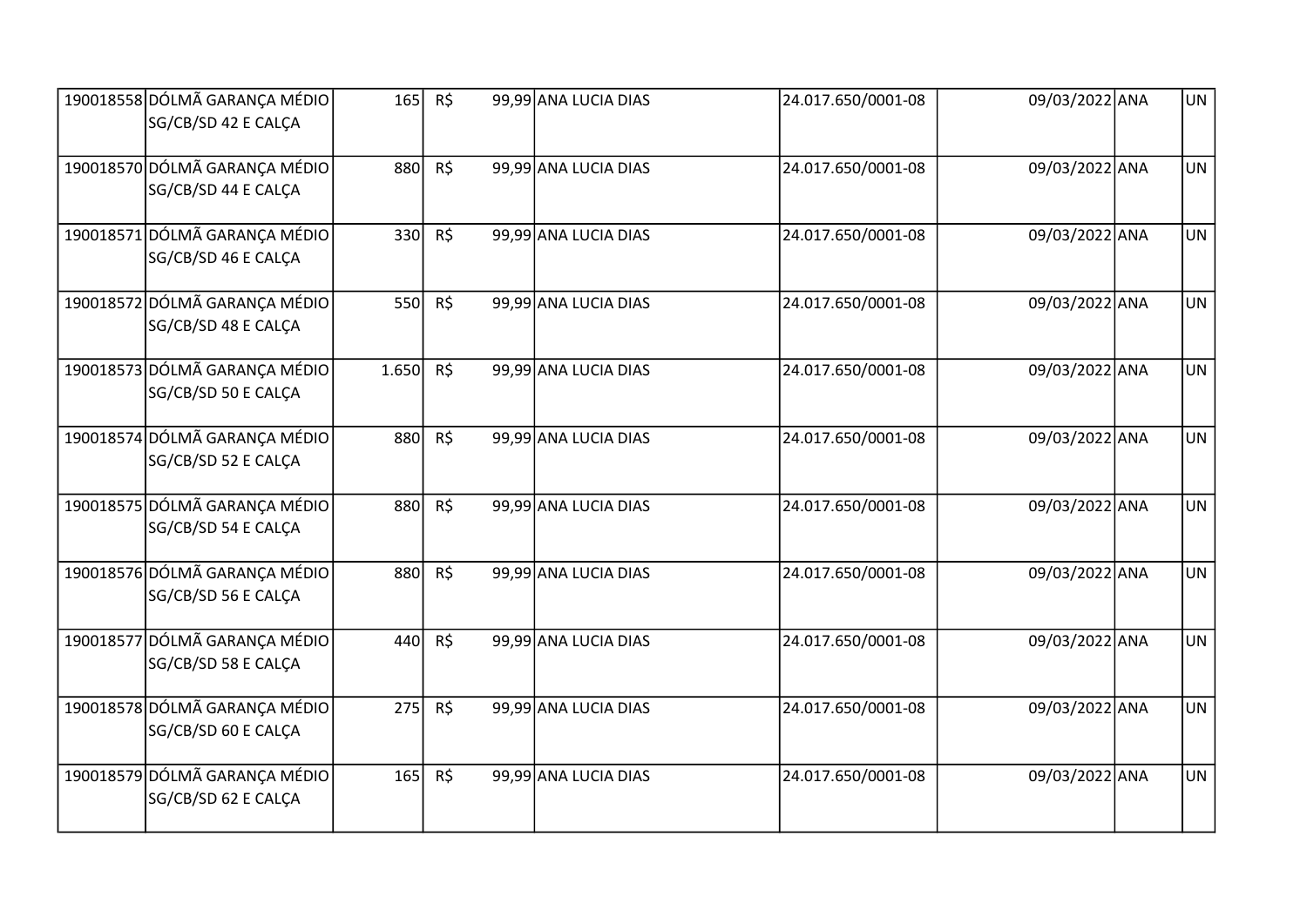| 190017495 GANDOLA AZUL-FERRETE | 2.064  | R\$      | 17,49 FERANT INDUSTRIA E COMERCIO | 28.268.019/0001-32 | 09/03/2022 FERANT | UN             |
|--------------------------------|--------|----------|-----------------------------------|--------------------|-------------------|----------------|
| (PANAMÁ) 1                     |        |          | <b>DE ROUPAS LTDA</b>             |                    |                   |                |
| 190017744 GANDOLA AZUL-FERRETE | 32.676 | $R\zeta$ | 17,49 FERANT INDUSTRIA E COMERCIO | 28.268.019/0001-32 | 09/03/2022 FERANT | UN             |
| (PANAMÁ) 2                     |        |          | <b>DE ROUPAS LTDA</b>             |                    |                   |                |
| 190017876 GANDOLA AZUL-FERRETE | 33.905 | R\$      | 17,49 FERANT INDUSTRIA E COMERCIO | 28.268.019/0001-32 | 09/03/2022 FERANT | UN             |
| (PANAMÁ) 3                     |        |          | <b>DE ROUPAS LTDA</b>             |                    |                   |                |
| 190016487 GANDOLA AZUL-FERRETE | 12.645 | $R\zeta$ | 17,49 FERANT INDUSTRIA E COMERCIO | 28.268.019/0001-32 | 09/03/2022 FERANT | U <sub>N</sub> |
| (PANAMÁ) 4                     |        |          | DE ROUPAS LTDA                    |                    |                   |                |
| 190017496 GANDOLA AZUL-FERRETE | 3.493  | R\$      | 17,49 FERANT INDUSTRIA E COMERCIO | 28.268.019/0001-32 | 09/03/2022 FERANT | UN             |
| (PANAMÁ) 5                     |        |          | <b>DE ROUPAS LTDA</b>             |                    |                   |                |
| 190017497 GANDOLA AZUL-FERRETE | 254    | R\$      | 17,49 FERANT INDUSTRIA E COMERCIO | 28.268.019/0001-32 | 09/03/2022 FERANT | UN             |
| (PANAMÁ) 6                     |        |          | <b>DE ROUPAS LTDA</b>             |                    |                   |                |
| 190017498 GANDOLA AZUL-FERRETE | 23     | R\$      | 17,49 FERANT INDUSTRIA E COMERCIO | 28.268.019/0001-32 | 09/03/2022 FERANT | UN             |
| (PANAMÁ) 7                     |        |          | <b>DE ROUPAS LTDA</b>             |                    |                   |                |
| 190012406 JALECO BRANCO 42     | 16.601 | R\$      | 18,20 UNISUL                      | 17.504.052/0001-06 | 09/03/2022 UNISUL | UN.            |
| (100%POL)                      |        |          |                                   |                    |                   |                |
| 190012407 JALECO BRANCO 44     | 8.904  | R\$      | 18,20 UNISUL                      | 17.504.052/0001-06 | 09/03/2022 UNISUL | UN.            |
| (100%POL)                      |        |          |                                   |                    |                   |                |
| 190012408 JALECO BRANCO 46     | 8.895  | R\$      | 18,20 UNISUL                      | 17.504.052/0001-06 | 09/03/2022 UNISUL | UN.            |
| (100%POL)                      |        |          |                                   |                    |                   |                |
| 190012409 JALECO BRANCO 48     | 7.751  | R\$      | 18,20 UNISUL                      | 17.504.052/0001-06 | 09/03/2022 UNISUL | UN.            |
| (100%POL)                      |        |          |                                   |                    |                   |                |
| 190012410 JALECO BRANCO 50     | 4.455  | R\$      | 18,20 UNISUL                      | 17.504.052/0001-06 | 09/03/2022 UNISUL | UN.            |
| (100%POL)                      |        |          |                                   |                    |                   |                |
| 190012411 JALECO BRANCO 52     | 3.343  | $R\zeta$ | 18,20 UNISUL                      | 17.504.052/0001-06 | 09/03/2022 UNISUL | lun            |
| (100%POL)                      |        |          |                                   |                    |                   |                |
| 190012412 JALECO BRANCO 54     | 1.771  | R\$      | 18,20 UNISUL                      | 17.504.052/0001-06 | 09/03/2022 UNISUL | lun.           |
| (100%POL)                      |        |          |                                   |                    |                   |                |
| 190012413 JALECO BRANCO 56     | 1.220  | $R\zeta$ | 18,20 UNISUL                      | 17.504.052/0001-06 | 09/03/2022 UNISUL | UN.            |
| (100%POL)                      |        |          |                                   |                    |                   |                |
| 190012414 JALECO BRANCO 58     | 674    | $R\zeta$ | 18,20 UNISUL                      | 17.504.052/0001-06 | 09/03/2022 UNISUL | UN             |
| (100%POL)                      |        |          |                                   |                    |                   |                |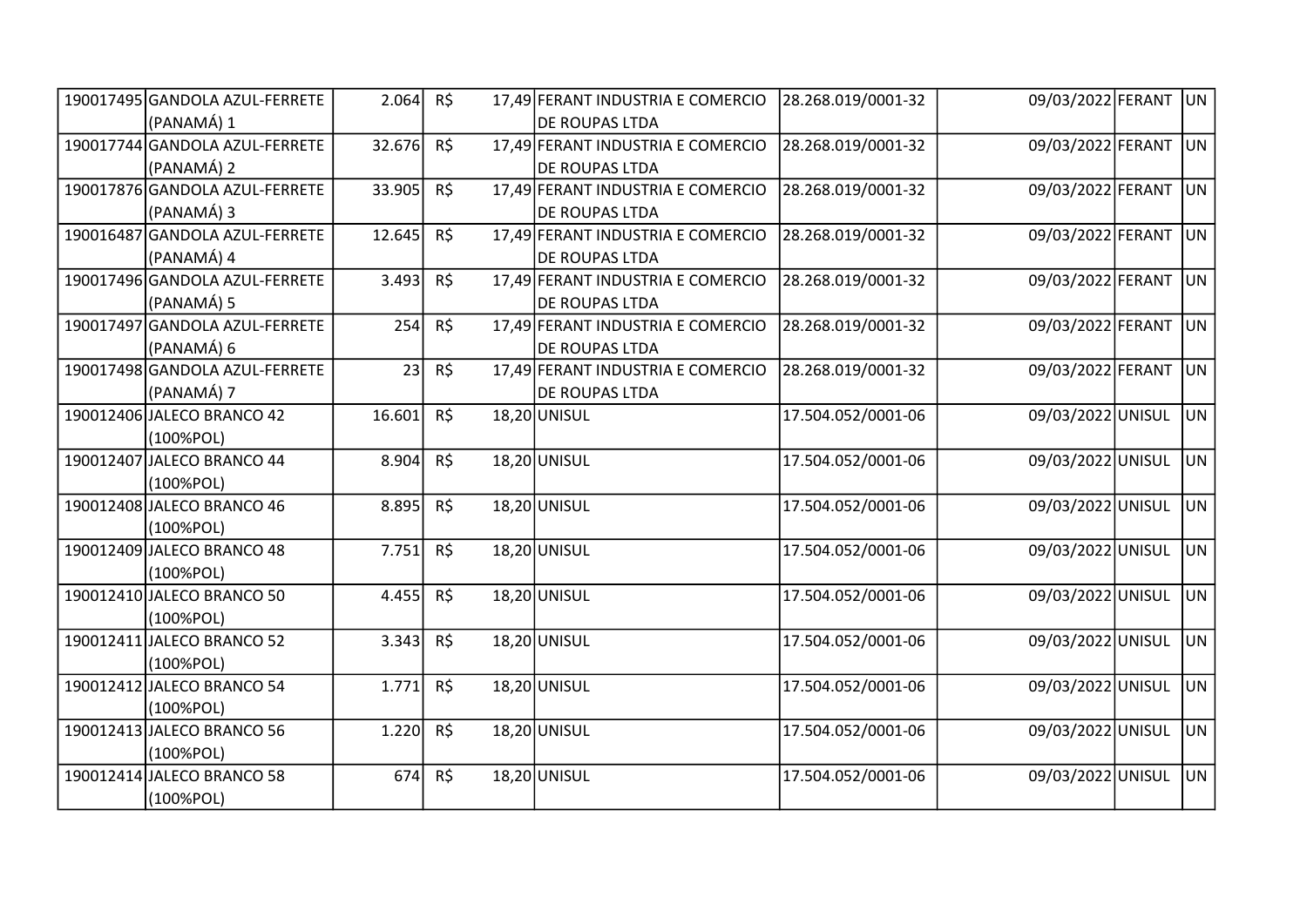| 190011512 SAIA AZUL-FERRETE<br>(PANAMÁ) 36 | 111   | R\$      | 16,00 UNIFABRIC DO BRASILCOMERCIO<br>E CONFECÇOES LTDA | 13.958.726/0001-83 | 09/03/2022 UFB | <b>UN</b> |
|--------------------------------------------|-------|----------|--------------------------------------------------------|--------------------|----------------|-----------|
|                                            |       |          |                                                        |                    |                |           |
| 190011511 SAIA AZUL-FERRETE                | 703   | R\$      | 16,00 UNIFABRIC DO BRASILCOMERCIO                      | 13.958.726/0001-83 | 09/03/2022UFB  | <b>UN</b> |
| (PANAMÁ) 38                                |       |          | E CONFECÇOES LTDA                                      |                    |                |           |
| 190011510 SAIA AZUL-FERRETE                | 1.631 | R\$      | 16,00 UNIFABRIC DO BRASILCOMERCIO                      | 13.958.726/0001-83 | 09/03/2022UFB  | <b>UN</b> |
| (PANAMÁ) 40                                |       |          | E CONFECÇOES LTDA                                      |                    |                |           |
| 190011509 SAIA AZUL-FERRETE                | 2.999 | R\$      | 16,00 UNIFABRIC DO BRASILCOMERCIO                      | 13.958.726/0001-83 | 09/03/2022UFB  | <b>UN</b> |
| (PANAMÁ) 42                                |       |          | E CONFECÇOES LTDA                                      |                    |                |           |
| 190011408 SAIA AZUL-FERRETE                | 3.335 | $R\zeta$ | 16,00 UNIFABRIC DO BRASILCOMERCIO                      | 13.958.726/0001-83 | 09/03/2022UFB  | <b>UN</b> |
| (PANAMÁ) 44                                |       |          | E CONFECÇOES LTDA                                      |                    |                |           |
| 190011407 SAIA AZUL-FERRETE                | 3.139 | $R\zeta$ | 16,00 UNIFABRIC DO BRASILCOMERCIO                      | 13.958.726/0001-83 | 09/03/2022UFB  | <b>UN</b> |
| (PANAMÁ) 46                                |       |          | E CONFECÇOES LTDA                                      |                    |                |           |
| 190011406 SAIA AZUL-FERRETE                | 2.063 | $R\zeta$ | 16,00 UNIFABRIC DO BRASILCOMERCIO                      | 13.958.726/0001-83 | 09/03/2022UFB  | UN.       |
| (PANAMÁ) 48                                |       |          | E CONFECÇOES LTDA                                      |                    |                |           |
| 190011405 SAIA AZUL-FERRETE                | 1.708 | R\$      | 16,00 UNIFABRIC DO BRASILCOMERCIO                      | 13.958.726/0001-83 | 09/03/2022UFB  | <b>UN</b> |
| (PANAMÁ) 50                                |       |          | E CONFECÇOES LTDA                                      |                    |                |           |
| 190011513 SAIA AZUL-FERRETE                | 1.018 | R\$      | 16,00 UNIFABRIC DO BRASILCOMERCIO                      | 13.958.726/0001-83 | 09/03/2022UFB  | <b>UN</b> |
| (PANAMÁ) 52                                |       |          | E CONFECÇOES LTDA                                      |                    |                |           |
| 190016588 SAIA AZUL-FERRETE                | 554   | R\$      | 16,00 UNIFABRIC DO BRASILCOMERCIO                      | 13.958.726/0001-83 | 09/03/2022 UFB | <b>UN</b> |
| (PANAMÁ) 54                                |       |          | E CONFECÇOES LTDA                                      |                    |                |           |
| 190052277 SAIA AZUL-FERRETE                | 377   | $R\zeta$ | 16,00 UNIFABRIC DO BRASILCOMERCIO                      | 13.958.726/0001-83 | 09/03/2022UFB  | <b>UN</b> |
| (PANAMÁ) 56                                |       |          | E CONFECÇOES LTDA                                      |                    |                |           |
|                                            |       |          |                                                        |                    |                |           |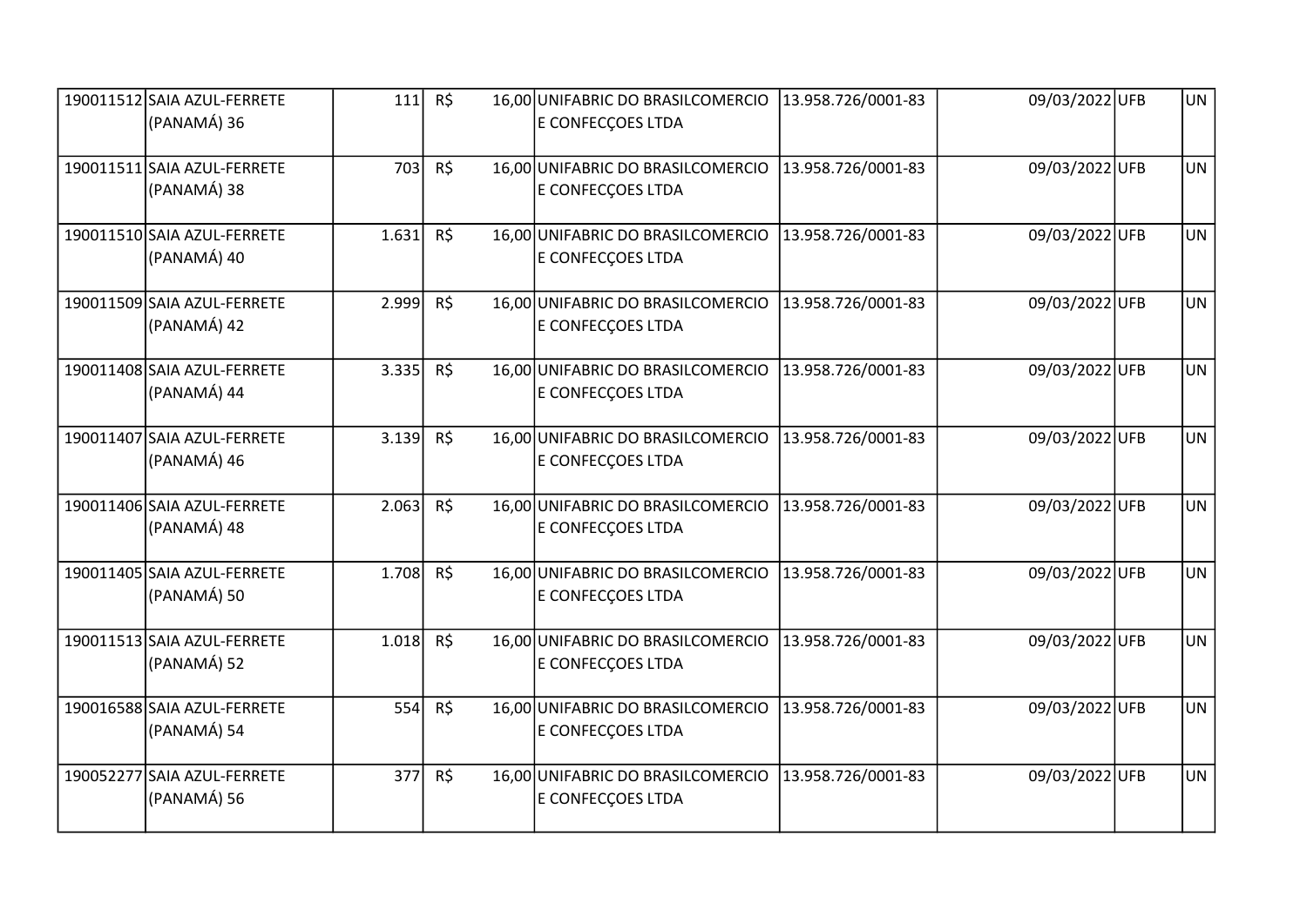| 190018350 SAIA CINZA 36 | 147             | R\$      | 16,00 UNIFABRIC DO BRASILCOMERCIO<br>E CONFECCOES LTDA | 13.958.726/0001-83 | 09/03/2022 UFB | <b>UN</b> |
|-------------------------|-----------------|----------|--------------------------------------------------------|--------------------|----------------|-----------|
| 190018351 SAIA CINZA 38 | 1.110           | R\$      | 16,00 UNIFABRIC DO BRASILCOMERCIO<br>E CONFECÇOES LTDA | 13.958.726/0001-83 | 09/03/2022 UFB | <b>UN</b> |
| 190018352 SAIA CINZA 40 | 3.800           | R\$      | 16,00 UNIFABRIC DO BRASILCOMERCIO<br>E CONFECÇOES LTDA | 13.958.726/0001-83 | 09/03/2022UFB  | <b>UN</b> |
| 190018353 SAIA CINZA 42 | 5.623           | R\$      | 16,00 UNIFABRIC DO BRASILCOMERCIO<br>E CONFECÇOES LTDA | 13.958.726/0001-83 | 09/03/2022UFB  | <b>UN</b> |
| 190018354 SAIA CINZA 44 | 6.353           | R\$      | 16,00 UNIFABRIC DO BRASILCOMERCIO<br>E CONFECÇOES LTDA | 13.958.726/0001-83 | 09/03/2022UFB  | <b>UN</b> |
| 190018356 SAIA CINZA 46 | 5.954           | R\$      | 16,00 UNIFABRIC DO BRASILCOMERCIO<br>E CONFECÇOES LTDA | 13.958.726/0001-83 | 09/03/2022UFB  | <b>UN</b> |
| 190018355 SAIA CINZA 48 | 4.187           | R\$      | 16,00 UNIFABRIC DO BRASILCOMERCIO<br>E CONFECÇOES LTDA | 13.958.726/0001-83 | 09/03/2022UFB  | <b>UN</b> |
| 190018357 SAIA CINZA 50 | 2.931           | R\$      | 16,00 UNIFABRIC DO BRASILCOMERCIO<br>E CONFECÇOES LTDA | 13.958.726/0001-83 | 09/03/2022UFB  | <b>UN</b> |
| 190018358 SAIA CINZA 52 | 1.421           | R\$      | 16,00 UNIFABRIC DO BRASILCOMERCIO<br>E CONFECÇOES LTDA | 13.958.726/0001-83 | 09/03/2022UFB  | <b>UN</b> |
| 190072671 SAIA CINZA 54 | 136             | $R\zeta$ | 16,00 UNIFABRIC DO BRASILCOMERCIO<br>E CONFECÇOES LTDA | 13.958.726/0001-83 | 09/03/2022 UFB | <b>UN</b> |
| 190072672 SAIA CINZA 56 | 90 <sup>1</sup> | R\$      | 16,00 UNIFABRIC DO BRASILCOMERCIO<br>E CONFECÇOES LTDA | 13.958.726/0001-83 | 09/03/2022 UFB | <b>UN</b> |